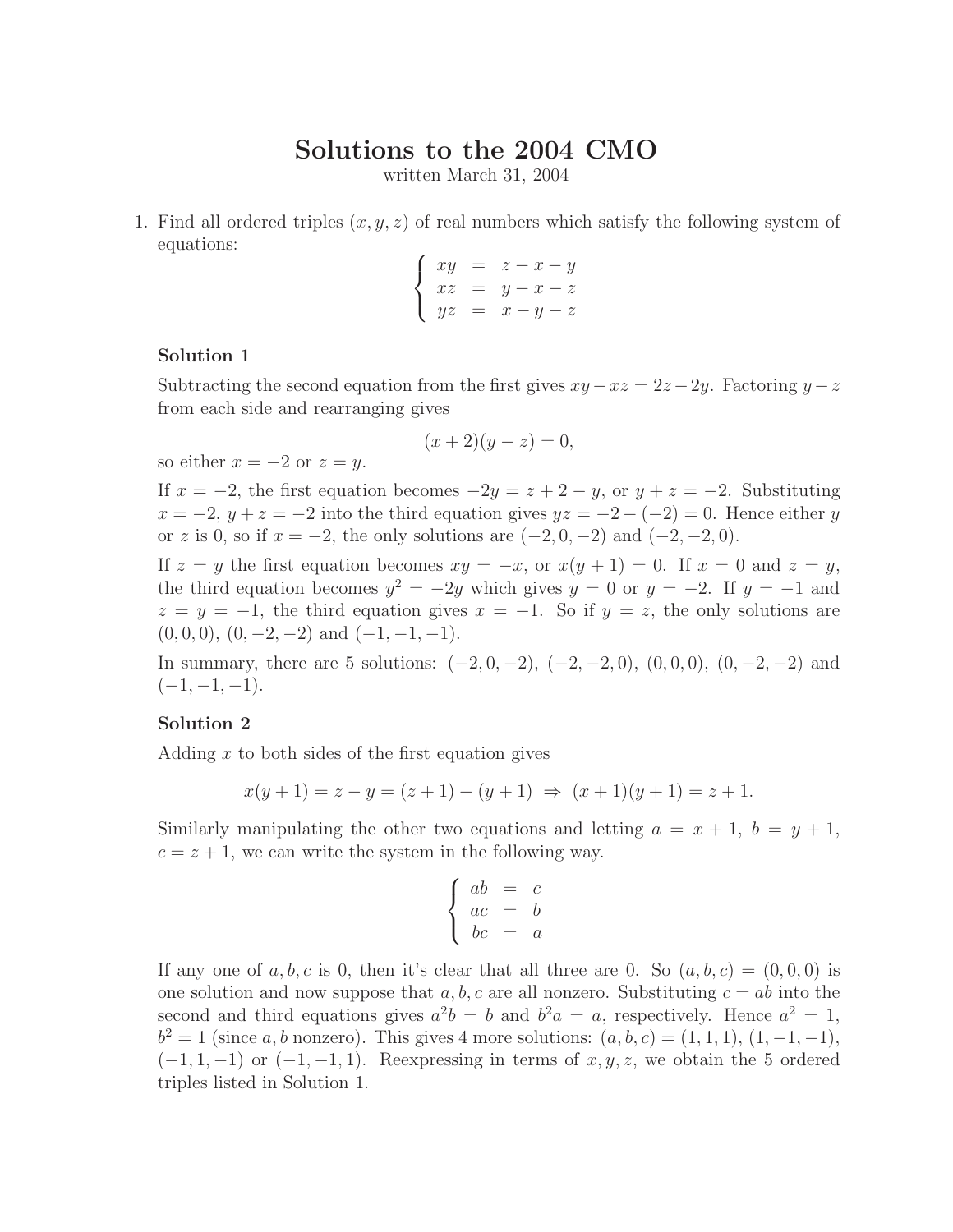2. How many ways can 8 mutually non-attacking rooks be placed on the  $9 \times 9$  chessboard (shown here) so that all 8 rooks are on squares of the same colour?

[Two rooks are said to be attacking each other if they are placed in the same row or column of the board.]

# **Solution 1**

We will first count the number of ways of placing 8 mutually non-attacking rooks on black squares and then count the number of ways of placing them on white squares. Suppose that the rows of the board have been numbered 1 to 9 from top to bottom.

First notice that a rook placed on a black square in an odd numbered row cannot attack a rook on a black square in an even numbered row. This effectively partitions the black squares into a 5 × 5 board and a 4 × 4 board (squares labelled *O* and *E* respectively, in the diagram at right) and rooks can be placed independently on these two boards. There are 5! ways to place 5 non-attacking rooks on the squares labelled *O* and 4! ways to place 4 non-attacking rooks on the squares labelled *E*.

This gives 5!4! ways to place 9 mutually non-attacking rooks on black squares and removing any one of these 9 rooks gives one of the desired configurations. Thus there are 9 · 5!4! ways to place 8 mutually non-attacking rooks on black squares.

Using very similar reasoning we can partition the white squares as shown in the diagram at right. The white squares are partitioned into two  $5 \times 4$  boards such that no rook on a square marked *O* can attack a rook on a square mark *E*. At most 4 non-attacking rooks can be placed on a  $5 \times 4$  board and they can be placed in  $5 \cdot 4 \cdot 3 \cdot 2 = 5!$  ways. Thus there are  $(5!)^2$  ways to place 8 mutually non-attacking rooks on white squares.  $\Box$   $\Box$   $\Box$ 

In total there are  $9 \cdot 5!4! + (5!)^2 = (9+5)5!4! = 14 \cdot 5!4! = 40320$  ways to place 8 mutually non-attacking rooks on squares of the same colour.

#### **OOOOO OOOOO OOOOO OOOOO O**OO **EE EE EEE** EEE **EEEE EEEE**





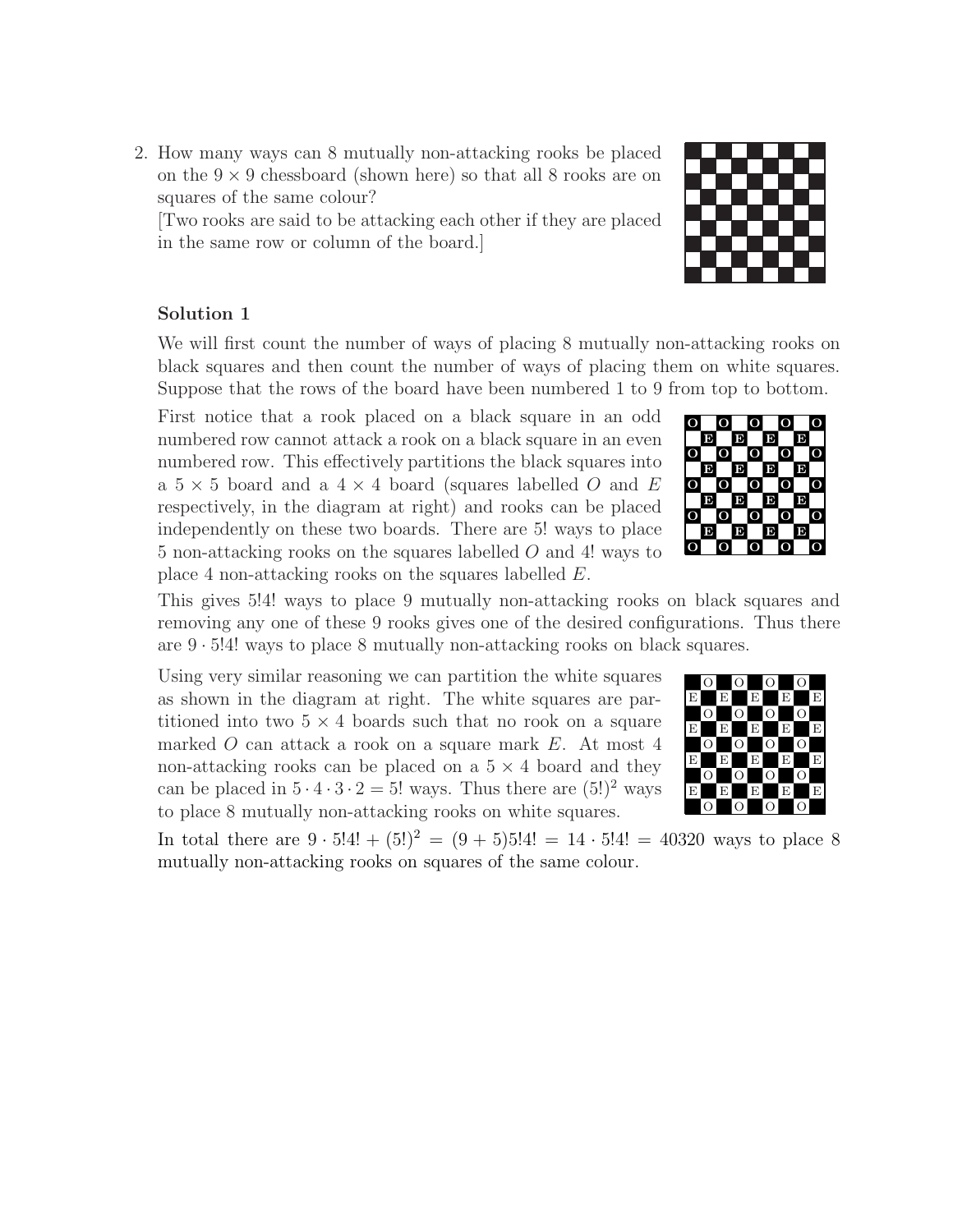# **Solution 2**

Consider rooks on black squares first. We have 8 rooks and 9 rows, so exactly one row will be without rooks. There are two cases: either the empty row has 5 black squares or it has 4 black squares. By permutation these rows can be made either last or second last. In each case we'll count the possible number of ways of placing the rooks on the board as we proceed row by row.

In the first case we have 5 choices for the empty row, then we can place a rook on any of the black squares in row 1 (5 possibilities) and any of the black squares in row 2 (4 possibilities). When we attempt to place a rook in row 3, we must avoid the column containing the rook that was placed in row 1, so we have 4 possibilities. Using similar reasoning, we can place the rook on any of 3 possible black squares in row 4, etc. The total number of possibilities for the first case is  $5 \cdot 5 \cdot 4 \cdot 4 \cdot 3 \cdot 3 \cdot 2 \cdot 2 \cdot 1 = (5!)^2$ . In the second case, we have 4 choices for the empty row (but assume it's the second last row). We now place rooks as before and using similar logic, we get that the total number of possibilities for the second case is  $4 \cdot 5 \cdot 4 \cdot 4 \cdot 3 \cdot 3 \cdot 2 \cdot 1 \cdot 1 = 4(5!4!)$ .

Now, do the same for the white squares. If a row with 4 white squares is empty (5 ways to choose it), then the total number of possibilities is  $(5!)^2$ . It's impossible to have a row with 5 white squares empty, so the total number of ways to place rooks is

$$
(5!)^2 + 4(5!4!) + (5!)^2 = (5 + 4 + 5)5!4! = 14(5!4!).
$$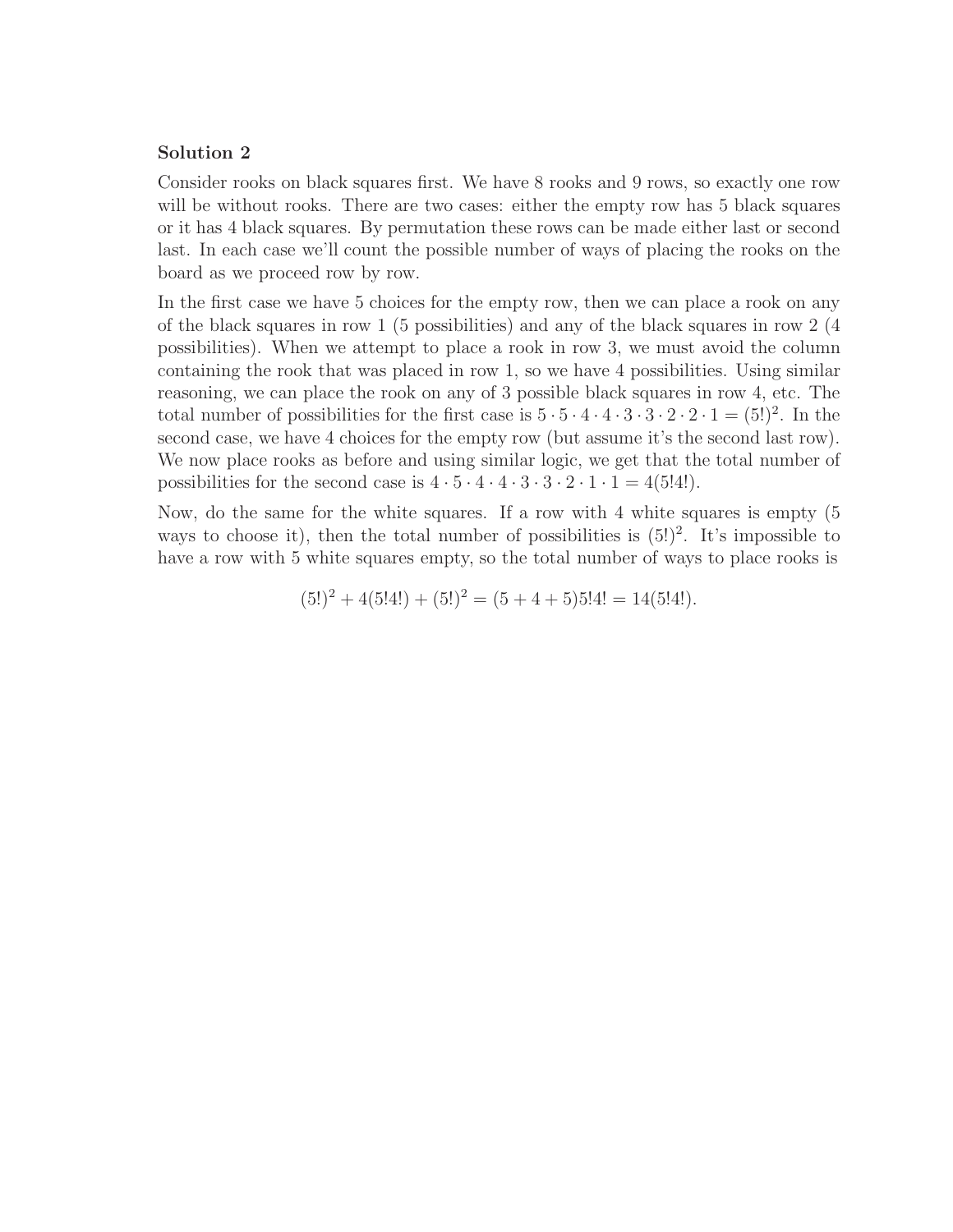3. Let *A, B, C, D* be four points on a circle (occurring in clockwise order), with *AB < AD* and *BC > CD*. Let the bisector of angle *BAD* meet the circle at *X* and the bisector of angle *BCD* meet the circle at *Y* . Consider the hexagon formed by these six points on the circle. If four of the six sides of the hexagon have equal length, prove that*BD* must be a diameter of the circle.



# **Solution 1**

We're given that  $AB < AD$ . Since CY bisects  $\angle BCD$ ,  $BY = YD$ , so *Y* lies between *D* and *A* on the circle, as in the diagram above, and *DY > Y A*, *DY > AB*. Similar reasoning confirms that *X* lies between *B* and *C* and  $BX > XC$ ,  $BX > CD$ . So if *ABXCDY* has 4 equal sides, then it must be that  $YA = AB = XC = CD$ .

Let  $\angle BAX = \angle DAX = \alpha$  and let  $\angle BCY = \angle DCY = \gamma$ . Since *ABCD* is cyclic,  $\angle A + \angle C = 180^\circ$ , which implies that  $\alpha + \gamma = 90^\circ$ . The fact that  $YA = AB = XC = CD$ means that the arc from *Y* to *B* (which is subtended by  $\angle YCB$ ) is equal to the arc from *X* to *D* (which is subtended by  $\angle XAD$ ). Hence  $\angle YCB = \angle XAD$ , so  $\alpha = \gamma = 45^{\circ}$ . Finally, *BD* is subtended by  $\angle BAD = 2\alpha = 90^\circ$ . Therefore *BD* is a diameter of the circle.

# **Solution 2**

We're given that  $AB < AD$ . Since CY bisects  $\angle BCD$ ,  $BY = YD$ , so Y lies between *D* and *A* on the circle, as in the diagram above, and *DY > Y A*, *DY > AB*. Similar reasoning confirms that *X* lies between *B* and *C* and  $BX > XC$ ,  $BX > CD$ . So if  $ABXCDY$  has 4 equal sides, then it must be that  $YA = AB = XC = CD$ . This implies that the arc from *Y* to *B* is equal to the arc from *X* to *D* and hence that  $YB = XD$ . Since  $\angle BAX = \angle XAD$ ,  $BX = XD$  and since  $\angle DCY = \angle YCB$ ,  $DY = YB$ . Therefore  $BXDY$  is a square and its diagonal,  $BD$ , must be a diameter of the circle.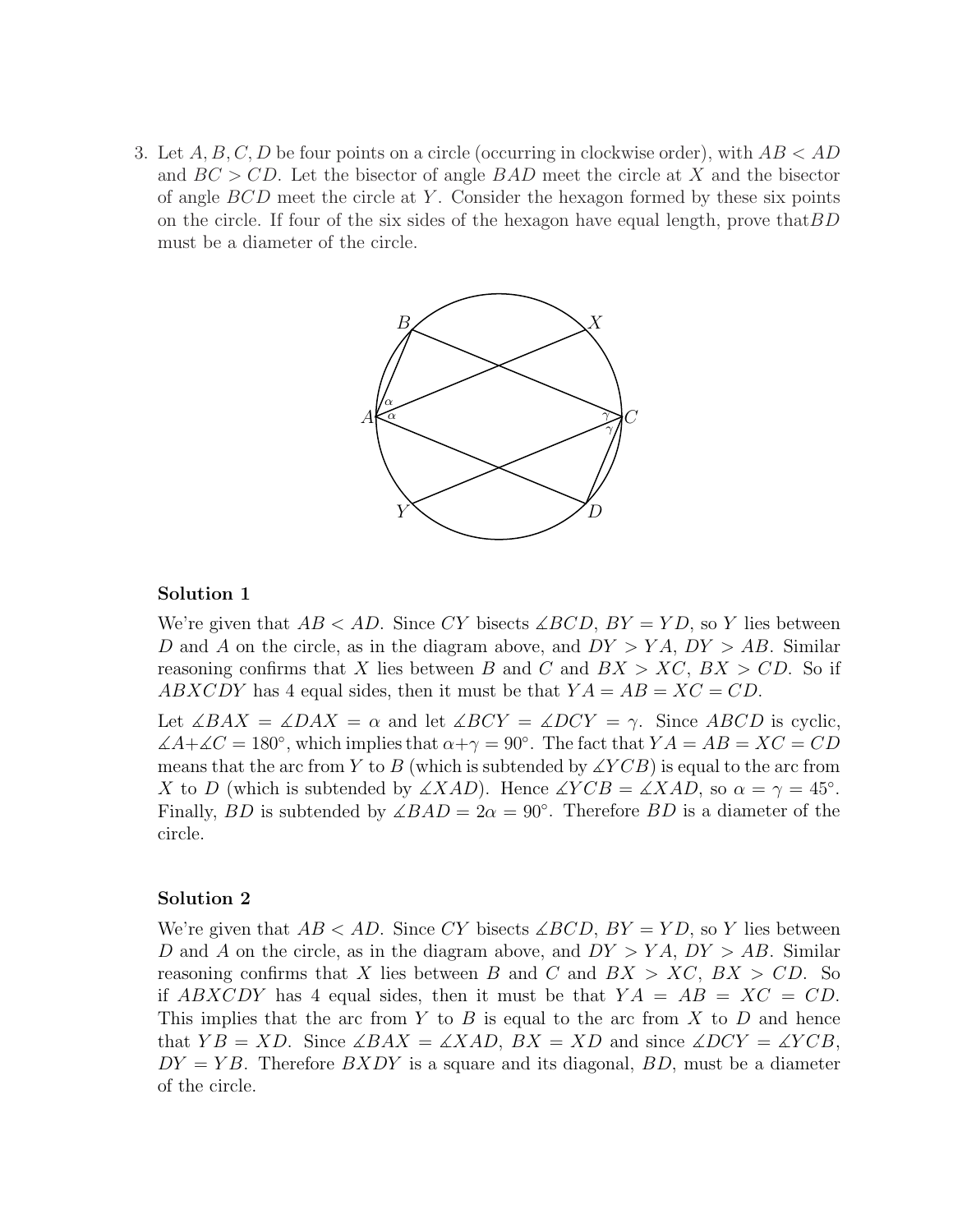4. Let *p* be an odd prime. Prove that

$$
\sum_{k=1}^{p-1} k^{2p-1} \equiv \frac{p(p+1)}{2} \pmod{p^2}.
$$

[Note that  $a \equiv b \pmod{m}$  means that  $a - b$  is divisible by m.]

#### **Solution**

Since  $p-1$  is even, we can pair up the terms in the summation in the following way (first term with last, 2nd term with 2nd last, etc.):

$$
\sum_{k=1}^{p-1} k^{2p-1} = \sum_{k=1}^{\frac{p-1}{2}} \left( k^{2p-1} + (p-k)^{2p-1} \right).
$$

Expanding  $(p - k)^{2p-1}$  with the binomial theorem, we get

$$
(p-k)^{2p-1} = p^{2p-1} - \dots - {2p-1 \choose 2} p^2 k^{2p-3} + {2p-1 \choose 1} p k^{2p-2} - k^{2p-1},
$$

where every term on the right-hand side is divisible by  $p^2$  except the last two. Therefore

$$
k^{2p-1} + (p-k)^{2p-1} \equiv k^{2p-1} + {2p-1 \choose 1} pk^{2p-2} - k^{2p-1} \equiv (2p-1)pk^{2p-2} \pmod{p^2}.
$$

For  $1 \leq k < p$ , *k* is not divisible by *p*, so  $k^{p-1} \equiv 1 \pmod{p}$ , by Fermat's Little Theorem. So  $(2p-1)k^{2p-2} \equiv (2p-1)(1^2) \equiv -1 \pmod{p}$ , say  $(2p-1)k^{2p-2} = mp-1$  for some integer *m*. Then

$$
(2p-1)pk^{2p-2} = mp^2 - p \equiv -p \pmod{p^2}.
$$

Finally,

$$
\sum_{k=1}^{p-1} k^{2p-1} \equiv \sum_{k=1}^{\frac{p-1}{2}} (-p) \equiv \left(\frac{p-1}{2}\right) (-p) \pmod{p^2}
$$

$$
\equiv \frac{p-p^2}{2} + p^2 \equiv \frac{p(p+1)}{2} \pmod{p^2}.
$$